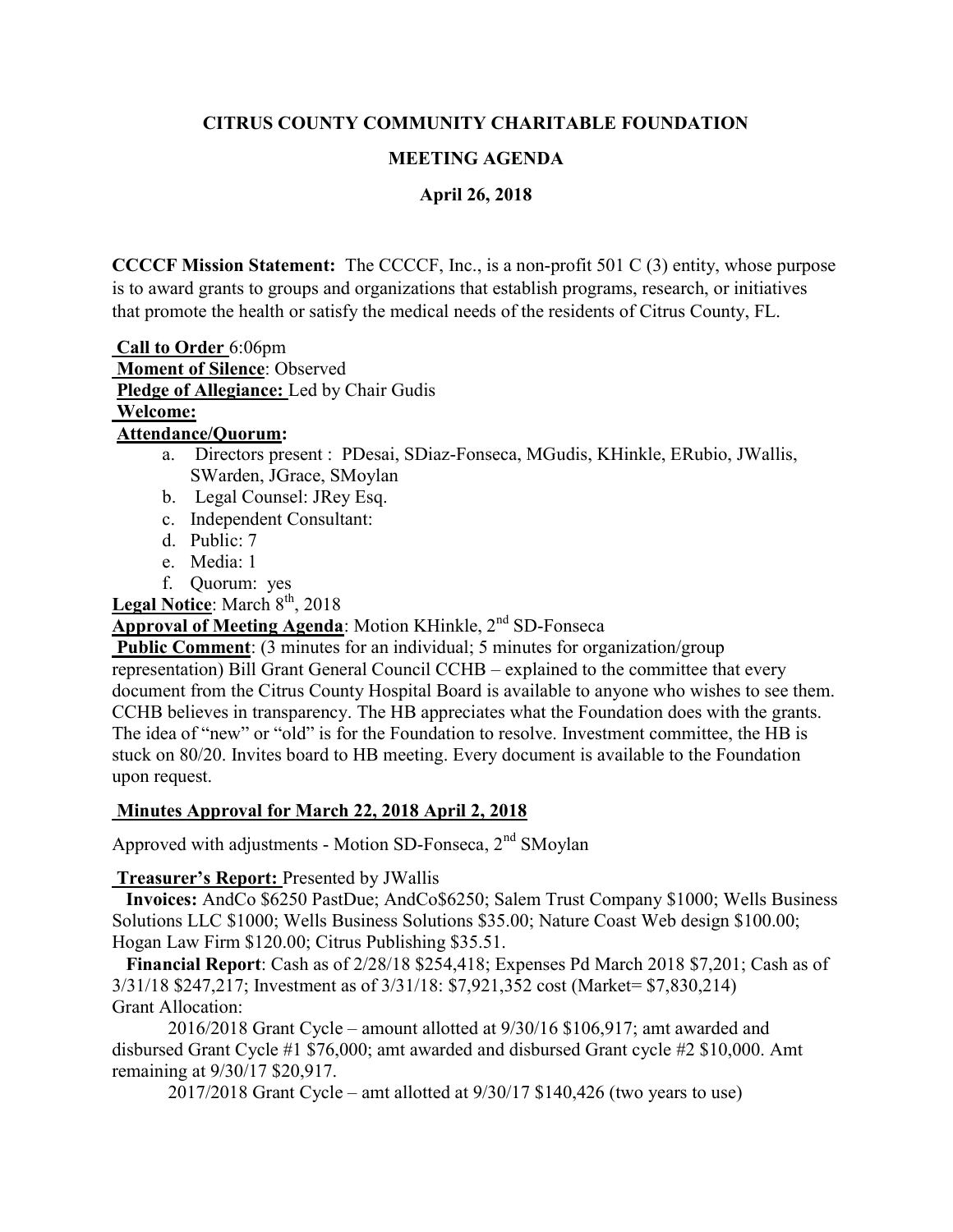Balance after April 2018 checks approval \$232,426.

 Other: Report from AndCo on Investment Performance Review Period ending March 31, 2018.

#### Unfinished / New Business:

- 1. Discussion on hiring Assistant things to consider is salary range, how many hours needed to fulfill the job, education level (associates degree), connect with Career Source to advertise position, consider cost of equipment (KHinkle), consider where data is stored and backed up – think about ramifications (ERubio), contemplate approved budget for payroll & workers comp discussion & consider policies on personnel (JRey Esq). Proposal to have ad hoc committee made by MGudis. Volunteers for committee SWarden, ERubio, SMoylan. MGudis made motion to approve ad hoc committee for the hiring of Administrative Assistant,  $2<sup>nd</sup> JWallis$ .
- 2. Grant Funding Matters JRey Esq. discussion of concerns with inconsistencies in bylaws with what grants we could and could not give. Developed terms and definitions for feedback and discussion. Looking for feedback on revisions in the bylaws.
	- a. Articles of Incorporation Changes
	- b. Bylaws Changes
	- c. Grant Funding Policy

Discussion was on Grant funding policy inconsistencies with bylaws and Articles of Incorporation. The board is requesting for the terminology to consistent and clarity of terminology throughout documents. Board came to the conclusion to review grant funding policy and send recommendations to bylaws committee.

- 3. Bylaw Change Investment Earnings Definition
- 4. New Policy Conduct and Decorum of Meetings; Public Input JRey Esq presented new policy. Motion to approve new policy on Conduct & Decorum of meetings KHinkle,  $2^{nd}$ SD-Fonseca

#### Standing Committee Reports:

Audit Committee: None

Compensation/Personnel Committee: None

Investment Committee:

- i. Report from Committee Chair, Ernesto Rubio recommendation for custodian services to continue and request for approval for the agreement with AndCo. Motion ERubio, 2<sup>nd</sup> SD-Fonseca
- ii. Resolution direct transfer of assets intended as principle still getting interest payment from HB. This eliminates administrative step. Motion to approve resolution SD-Fonseca, 2nd KHinkle

Next Hospital Board Meeting May 21<sup>st</sup>